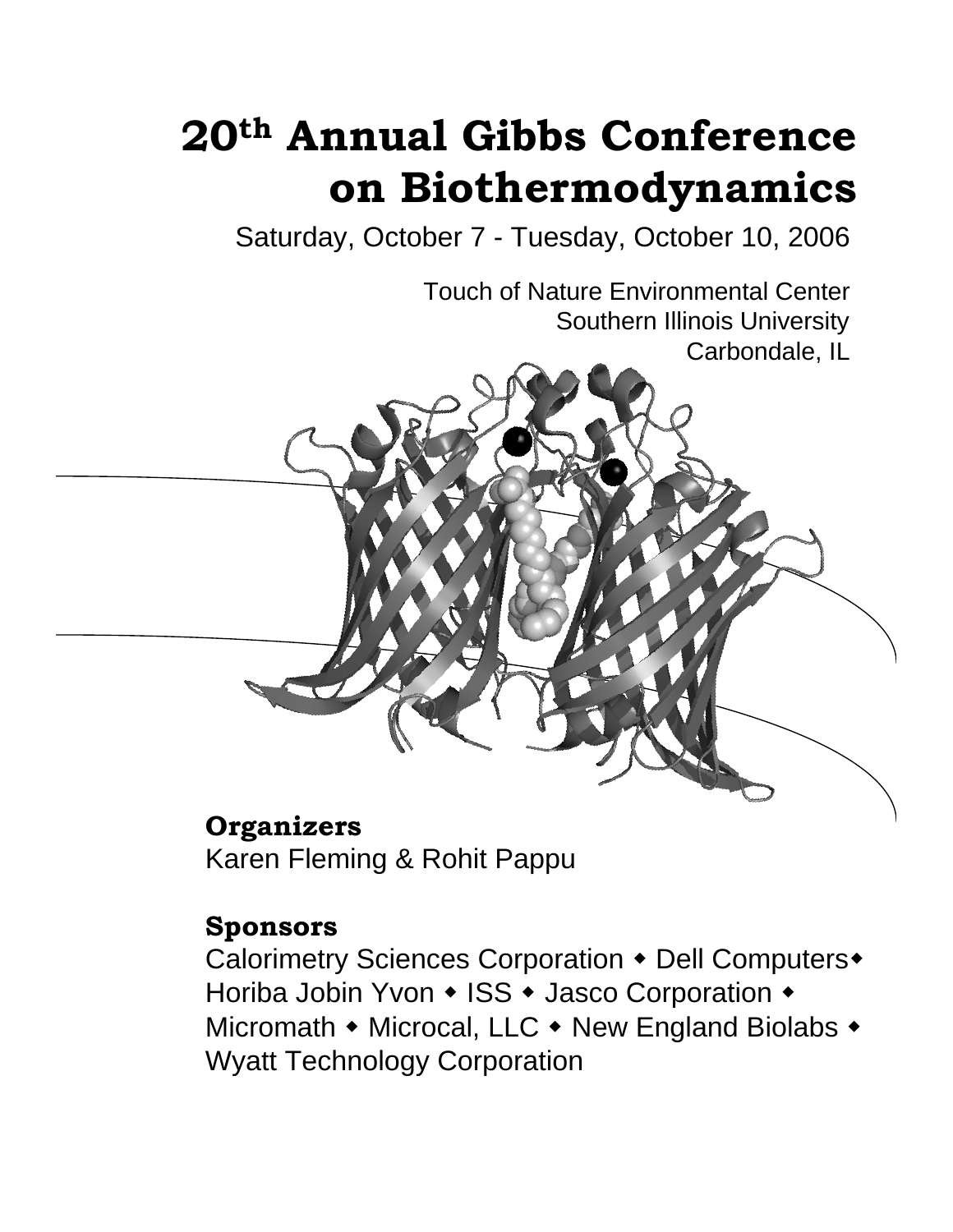### **1. The Gibbs Conference on Biothermodynamics is only possible because of**

# **Josiah Willard Gibbs**

**(1839 – 1903)**



**Let's face it, without Mr. Gibbs we'd all be doing something else, like genetics, or (gasp!) kinetics…**

This Gibbs stamp was released by the USPS on May 5, 2005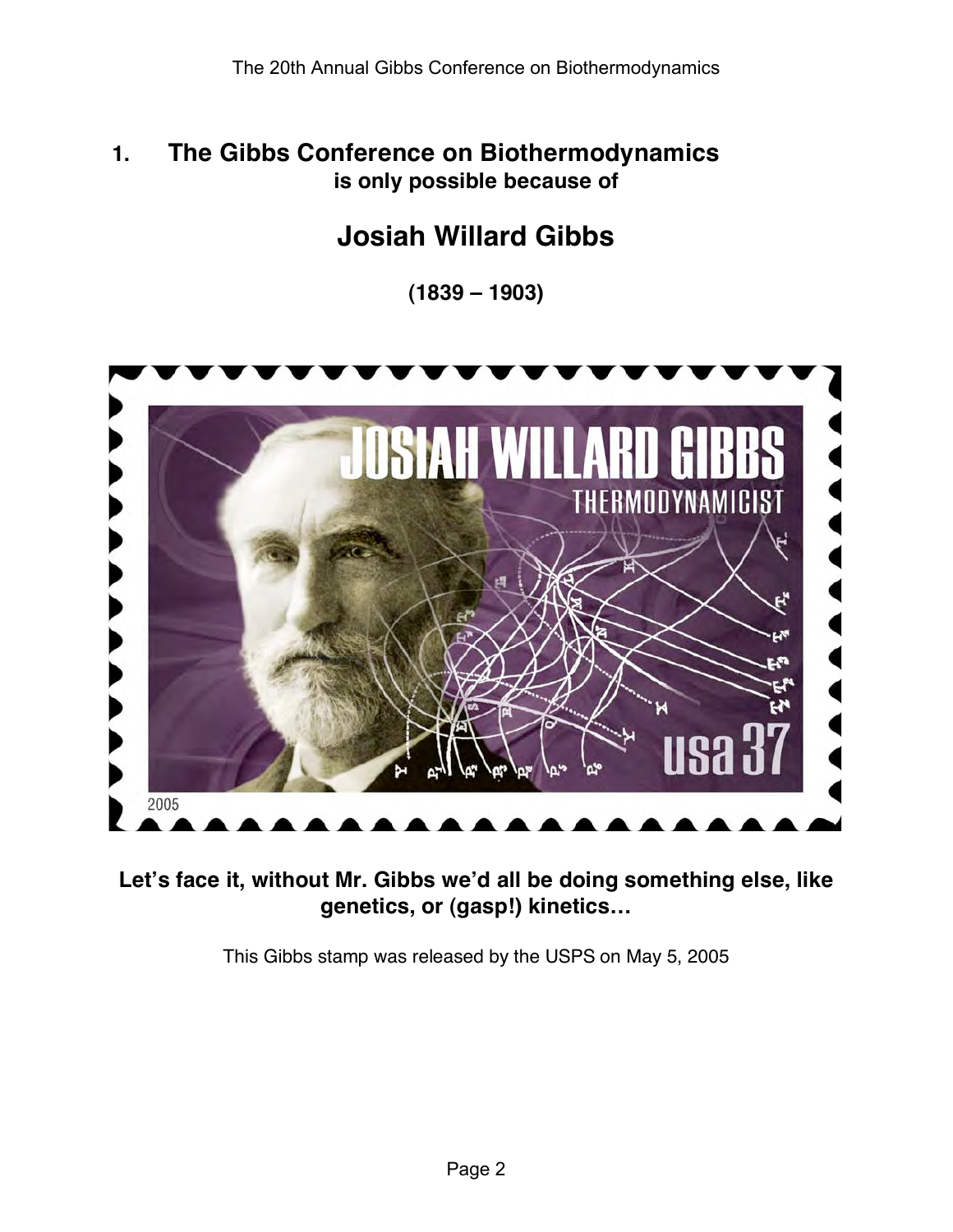#### **2. Meeting Schedule**

#### **Saturday, October 7, 2006**

| $4:00 - 7:00$ pm | Check In |
|------------------|----------|
|------------------|----------|

7:00 – 10:00 pm Reception in Indian Room Light refreshments and beverages

#### **Sunday, October 8, 2006**

| $7:30 - 8:30$ am | <b>Breakfast in Freeberg Hall</b>                 |                                |
|------------------|---------------------------------------------------|--------------------------------|
| $8:30 - 8:35$ am | Welcome: Dorothy Beckett, Gibbs Society President | Karen Fleming and Rohit Pappu, |
| $8:35 - 8:40$ am | Administrative Items:                             | 2006 co-organizers             |

#### **Keynote I**

| $8:40 - 8:45$ | Introduction                                                                                           |
|---------------|--------------------------------------------------------------------------------------------------------|
| $8:45 - 9:35$ | Madeline Shea (U Iowa)                                                                                 |
|               | Domain specific energetics of calmodulin-target interactions: So<br>much homology, so many differences |
|               |                                                                                                        |

9:45 – 10:05 Refreshment break

#### **Session I: Protein Folding**

**Moderator: Jacqueline Harris** (Mossing lab)

- 10:05 10:35 Doug Barrick (Johns Hopkins U) *Thermodynamic control of a protein folding pathway*
- 10:40 11:10 Angel Garcia (RPI) *Molecular simulations of the folding/unfolding of small proteins and RNA oligomers*
- 11:15 11:30 Gregory Benison (Oregon State University, Barbar lab) *Heteronuclear NMR identifies a folding domain in dynein intermediate chain distinct from the light chains binding domain*
- 11:35-12:05 George Makhatadze (Penn State U) *Experimental studies of helix initiation, propagaion and termination*
- 12:10 12:25 Alex Dajkovic (U Kansas Medical Center, Lutkenhaus lab) *A model for cooperative polymerization in a linear polymer*

#### **12:30 GROUP PICTURE followed by LUNCH**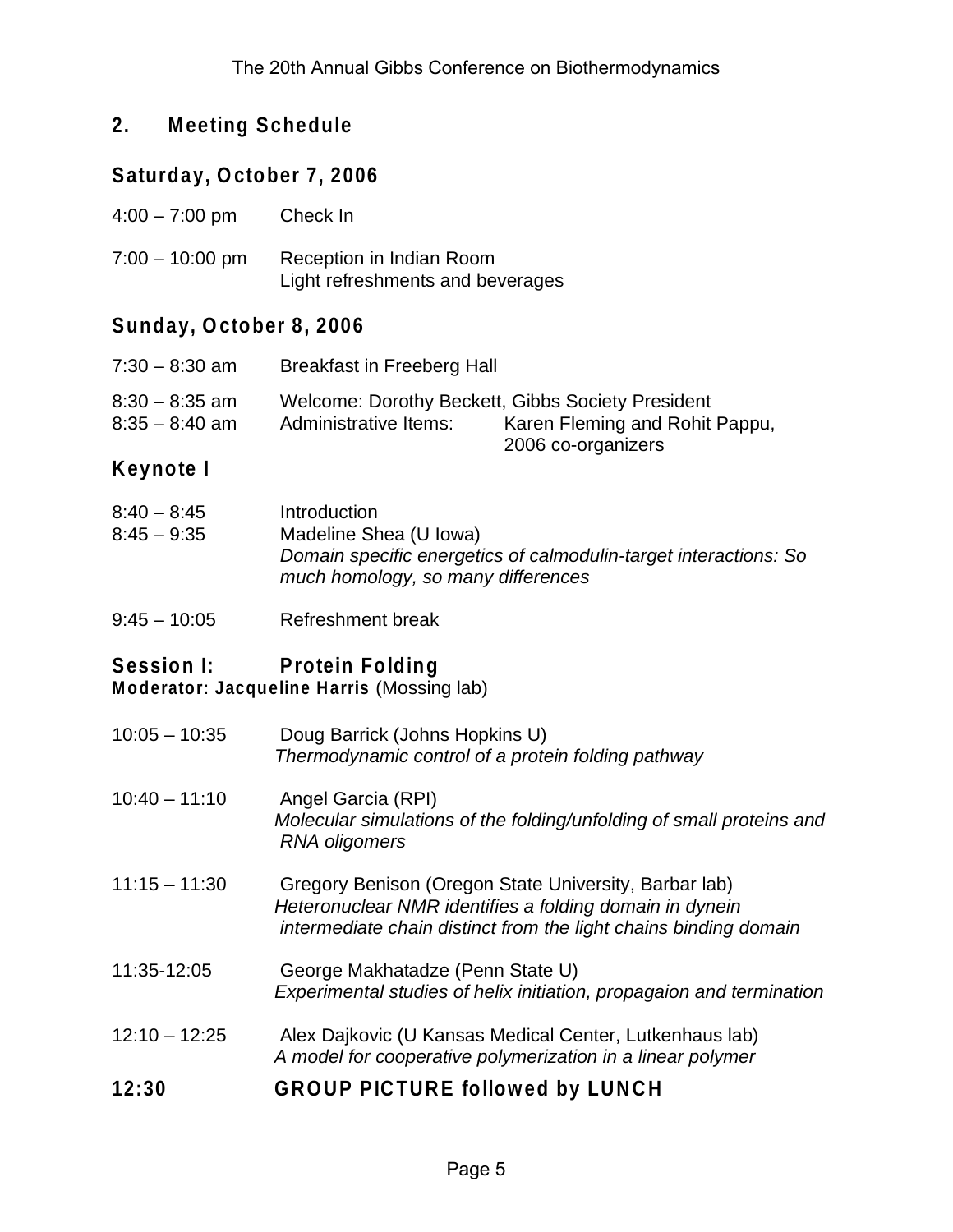## **Session II: Non-ideal Solutions**

**Moderator: Alan Chen** (Washington U, Pappu lab)

| $3:45 - 4:15$ | M. Thomas Record (U Wisconsin)<br>Using Solutes to Investigate Protein-DNA Interactions and Other<br><b>Biopolymer Processes</b>                                            |
|---------------|-----------------------------------------------------------------------------------------------------------------------------------------------------------------------------|
| $4:20 - 4:35$ | Zoya Ignatova (Max-Planck Institute)<br>Natural osmoprotectant inhibits the in vivo and in vitro aggregation<br>of a polyQ containging protein                              |
| $4:40 - 5:00$ | Refreshment break                                                                                                                                                           |
| $5:00 - 5:30$ | Jörg Rösgen (U Texas Medical Branch at Galveston)<br>Solvation in osmolyte solution and its impact on proteins                                                              |
| $5:35 - 5:50$ | Alan Grossfield (IBM T. J. Watson Research Center)<br>Role of cholesterol and polyunsaturated lipids in rhodopsin function:<br>Insights from molecular dynamics simulations |
| 6:30          | Dinner in Freeberg Hall                                                                                                                                                     |
| 8:00          | Posters and Beer/Wine I in Sledgefoot Hall<br>First author last names "A" - "K"                                                                                             |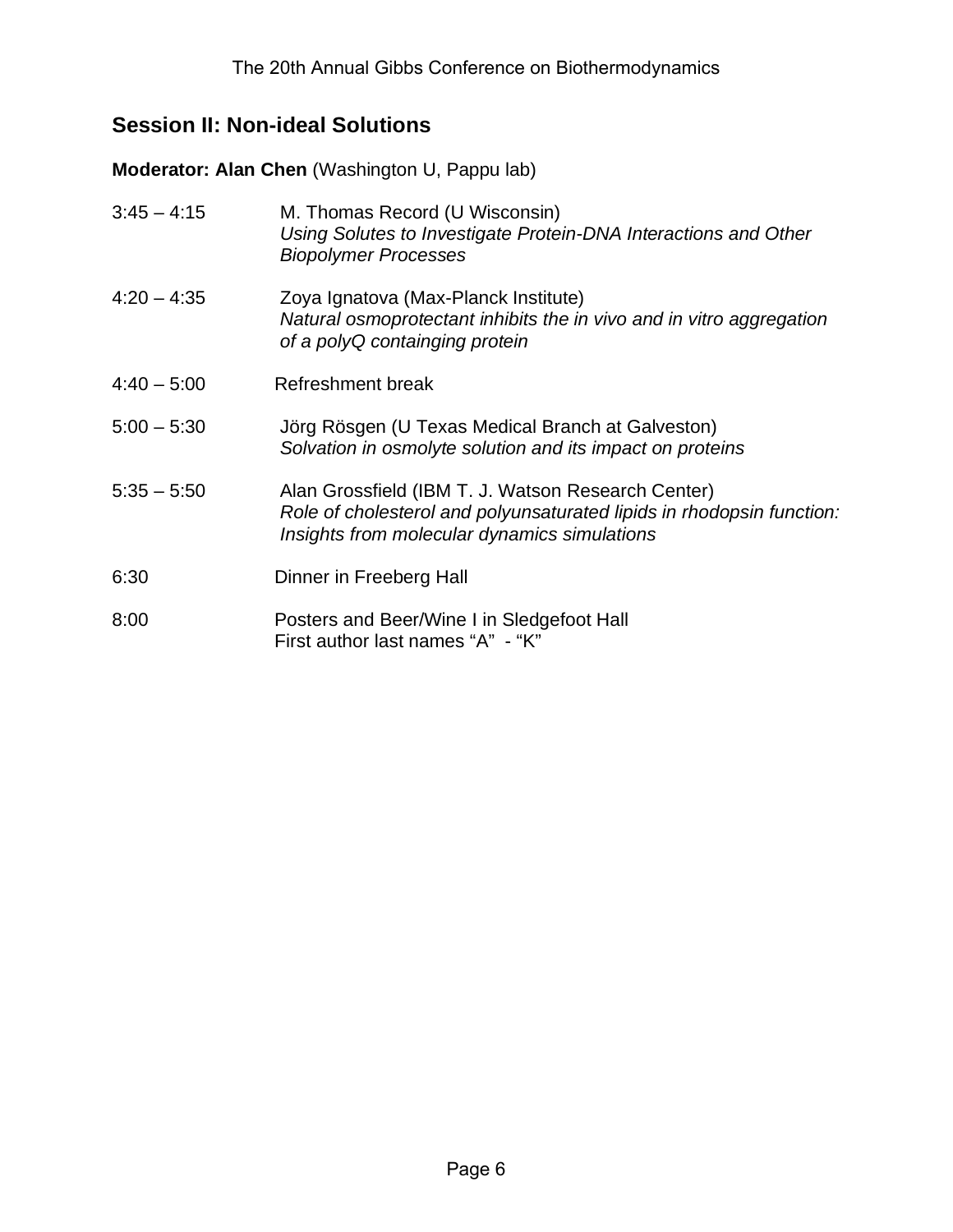## **Monday, October 9, 2006**

| $7:30 - 8:30$       | <b>Breakfast in Freeberg Hall</b>                                                                                                                                                                                                                |
|---------------------|--------------------------------------------------------------------------------------------------------------------------------------------------------------------------------------------------------------------------------------------------|
| <b>Keynote II</b>   |                                                                                                                                                                                                                                                  |
| $8:40 - 8:45$       | Introduction                                                                                                                                                                                                                                     |
| $8:45 - 9:35$       | Timothy Lohman (Wash U)<br>Thermodynamics and dynamics of E. coli SSB protein-single<br>stranded DNA interactions                                                                                                                                |
| $9:45 - 10:05$      | <b>Refreshment break</b>                                                                                                                                                                                                                         |
| <b>Session III:</b> | <b>Binding and Linkage Relationships</b>                                                                                                                                                                                                         |
|                     | Moderator: Naomi Courtemanche (JHU, Barrick lab)                                                                                                                                                                                                 |
| $10:05 - 10:35$     | Jonathan Widom (Northwestern U)<br>A genomic code for nucleosome positioning                                                                                                                                                                     |
| $10:40 - 10:55$     | Stephen T. Whitten (U Texas Medical Branch at Galveston,<br>Vince Hilser lab)<br>Protein X mimetics: the de novo design of synthetic peptides that<br>facilitate structural conversion of the prion protein to disease-<br>associated aggregates |
| $11:00 - 11:15$     | Keith D. Connaghan-Jones (U Colorado Health Sciences Center at<br>Denver, David Bain lab)<br>Thermodynamic comparison of the two progesterone receptor<br>isoforms: residues unique to the B-isoform modulate response<br>element occupancy      |
| 11:20-11:50         | Mike Brenowitz (Albert Einstein)<br>Distinct contributions of native state topology, initial conformational<br>ensemble and electrostatics to RNA folding                                                                                        |
| $11:55 - 12:10$     | R. A. Maillard (U Texas Medical Branch at Galveston,<br>J. Ching Lee lab)<br>Biophysical principles of a viral strategy to evade neutralization                                                                                                  |
| 12:15<br>12:15      | Lunch<br>Gibbs business meeting: All previous organizers please attend.                                                                                                                                                                          |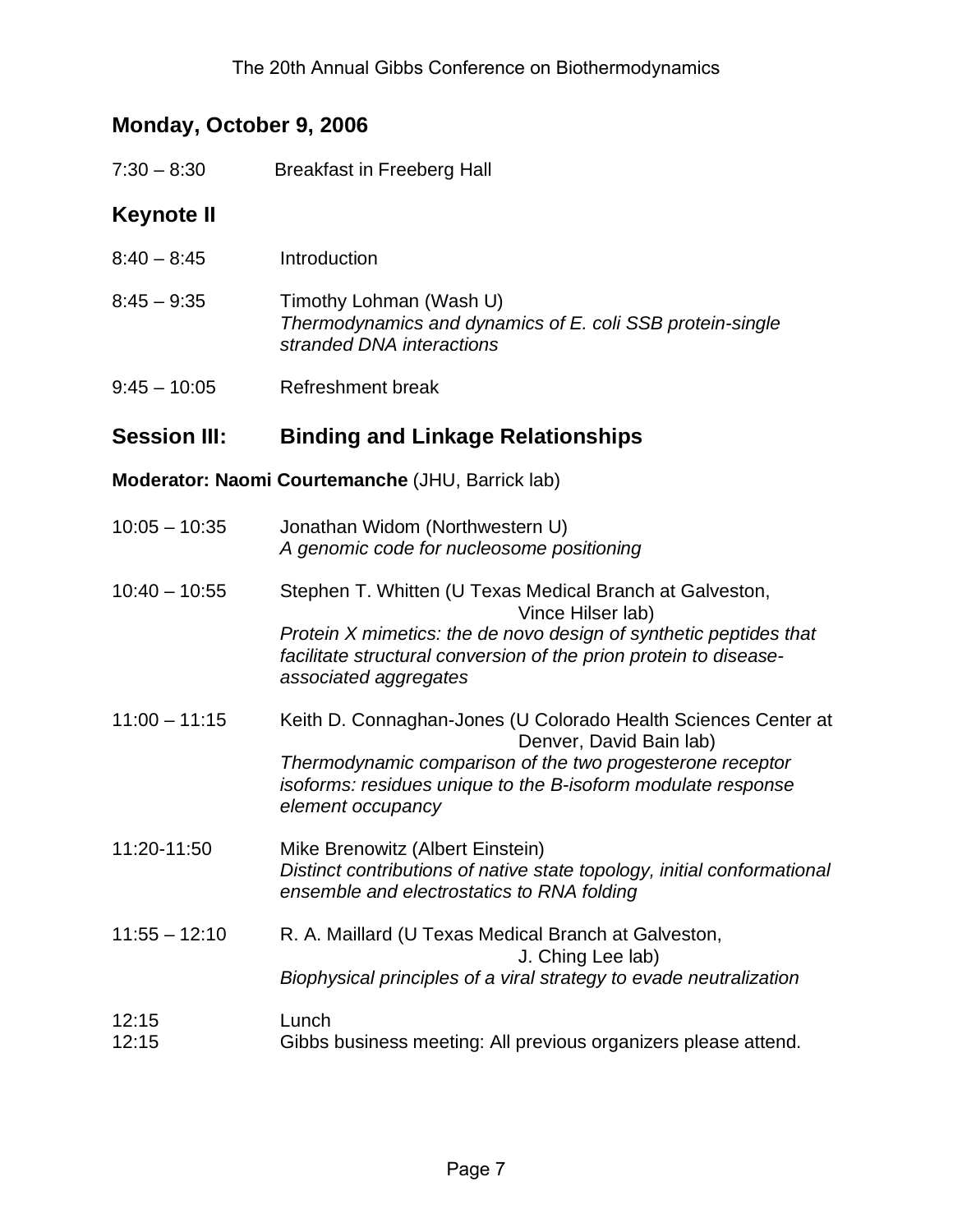#### **Session IV: Linkage on Multiple Length and Time Scales**

#### **Moderator: Diana Wong** (Washington U, Sept lab)

| $3:45 - 4:15$ | Enrique De La Cruz (Yale U)<br>Energetics and kinetics of cooperative cofilin-actin filament<br>interactions                                                                            |
|---------------|-----------------------------------------------------------------------------------------------------------------------------------------------------------------------------------------|
| $4:20 - 4:35$ | Rebecca L. Davis-Harrison (U Notre Dame, Brian Baker lab)<br>Biophysical investigation of the TCR-pepMHC interaction: A<br>comparative study of two receptors that bind a common ligand |
| $4:40 - 5:00$ | Refreshment break                                                                                                                                                                       |
| $5:00 - 5:30$ | Nathan Baker (Washington University)<br>Biomolecular solvation: from molecular to continuum models                                                                                      |
| $5:35 - 5:50$ | Claire A. Adams (U Kentucky, Michael Fried lab)<br>Biomolecular solvation: from molecular to continuum models                                                                           |
| 6:30          | Dinner in Freeberg Hall                                                                                                                                                                 |
| 8:00          | Posters and Beer/Wine II in Sledgefoot Hall<br>First author last names "L" - "Z"                                                                                                        |